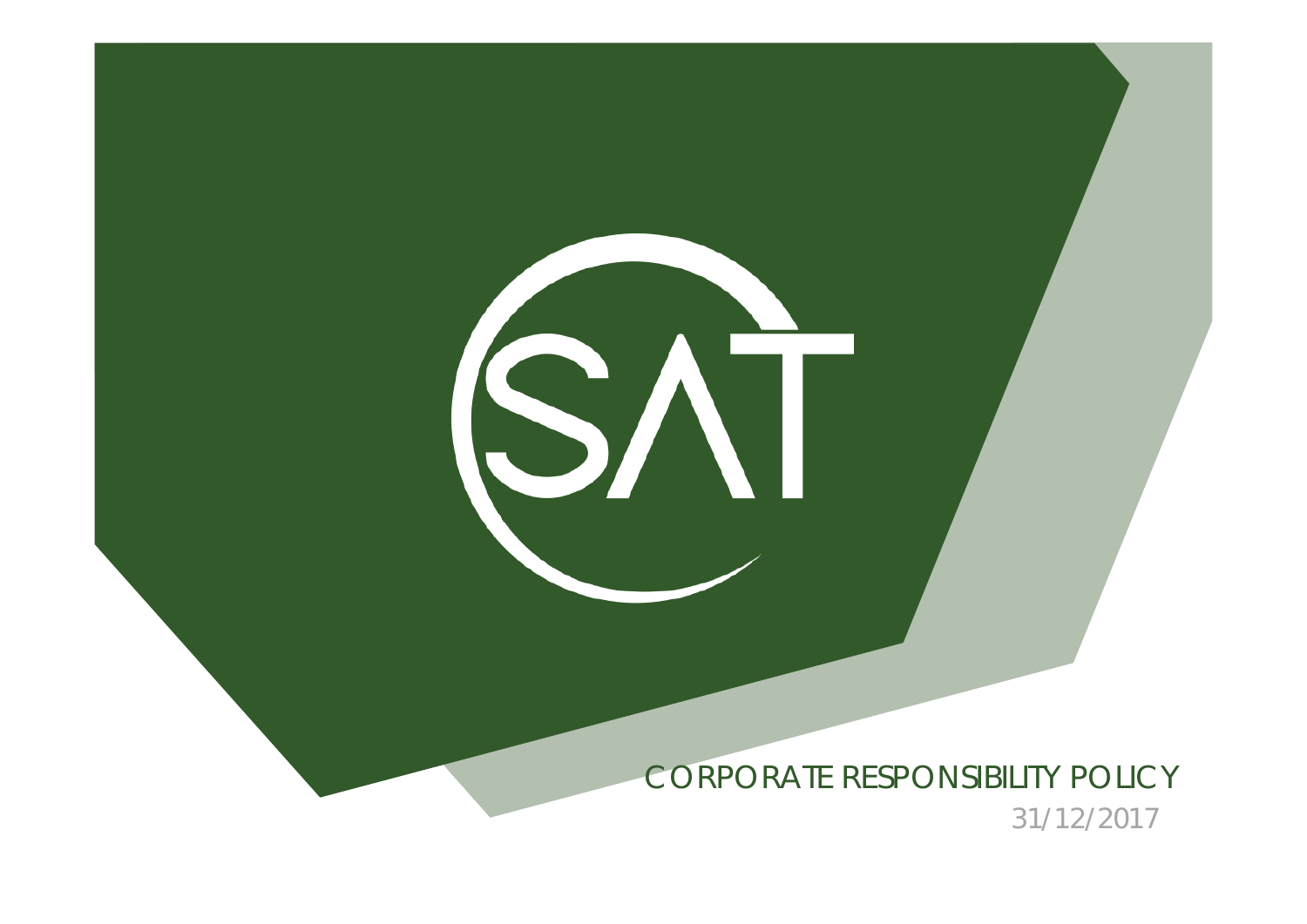# ÍNDICE



- 1-LETTER FROM THE CEO
- 2-DEFINITIONS
- 3-SCOPE OF APPLICATION
- 4-GENERAL PRINCIPLES
- 5-STANDARDS OF CONDUCT
- 6-OTHER PROVISIONS OF INTEREST

**SAT**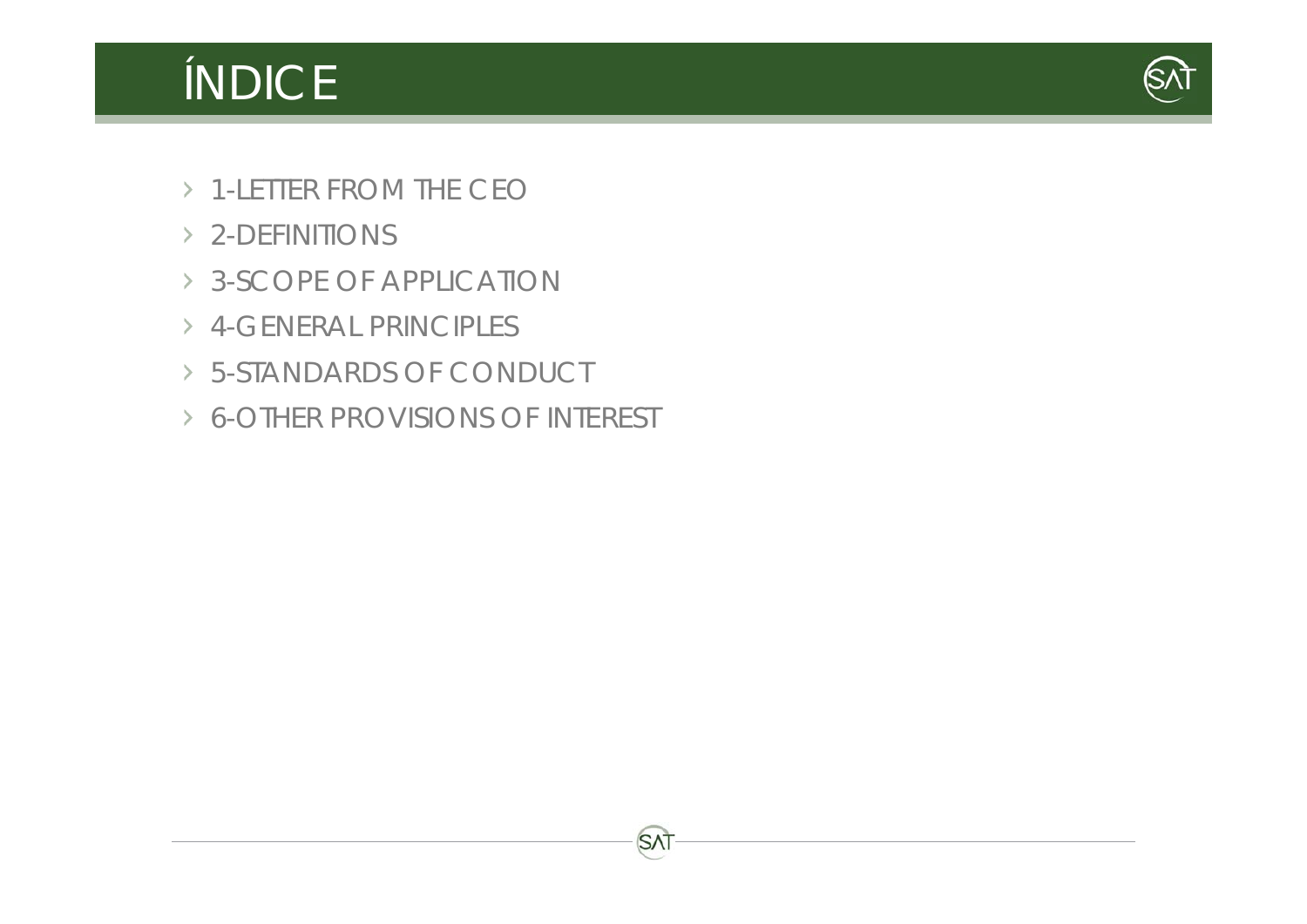### LETTER FROM THE CEO



Since 1966 the industrial group SATUERCA is devoted to the production and distribution of special parts designed to provide solutions for different sectors, especially for the automotive sector.

The sustainable and long-term success of SATUERCA GROUP depends essentially on the correct behaviour of all the administrators, executive, senior and middle managers, employees, and collaborators.

Our corporate values are results-oriented, continuous improvement and professional rigor. We constantly strive to improve the security, the protection of the environment and the professional development of our professionals. Furthermore, we encourage team work and the full respect for the diversity of whatever kind.

All these values are enshrined within the framework of fundamental principles and public freedoms, the observance of the applicable law at all times and good entrepreneurial practices to prevent any kind of damage to persons and the environment.

This belief arises from the Management Board of SATUERCA GROUP and is shared by all the professionals of the Group and is reflected in our Code of Conduct.

Based on these principles, we can build together our growth policy that will benefit our customers and of course ourselves.

I would like to thank you in advance for your full adherence to our code of conduct in order to reach our goals.

**3**

**Mr González Landazuri**

**CEO**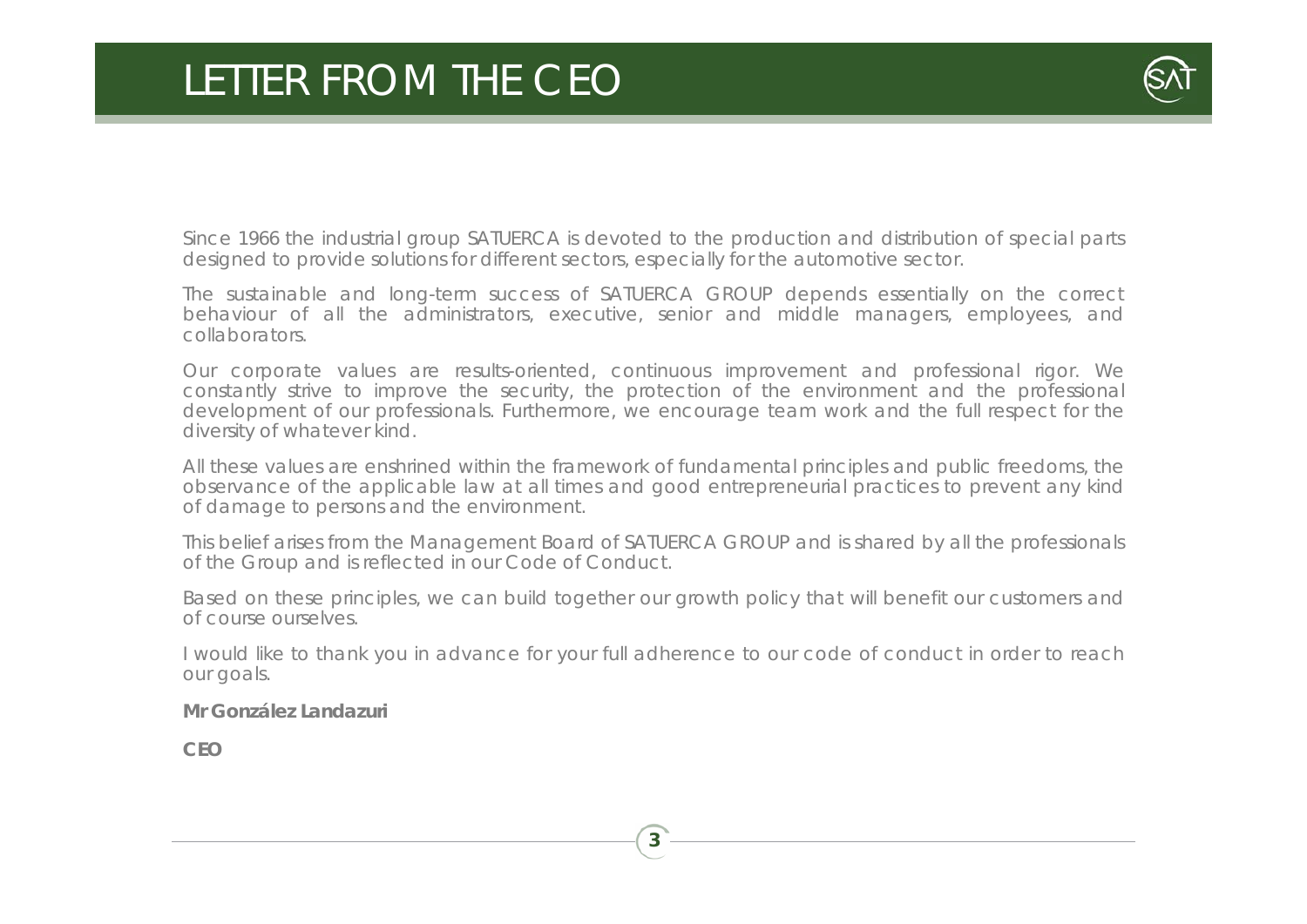## DEFINITIONS



- For the purpose of the present Code of Conduct, please find below the definitions that will be used henceforth only for information:
- **SATUERCA GROUP.-** an industrial group devoted since 1966 to the production and distribution of special parts designed to provide solutions for different sectors, especially for the automotive sector.
- $\bullet$ **Code.-** The present Code of conduct defined and approved by SATUERCA GROUP.
- • **Staff and collaborators.-** All the professionals who participate and cooperate in the development, progress and evolution of the entrepreneurial activity of SATUERCA GROUP.
- • **Audit and Compliance Commission.-** Commission under the CEO whose main competence regarding the purposes of the present Code is to ensure its due enforcement.
- **Compliance officer.-** Collaborator in charge of receiving, analysing, evaluating and when necessary to dismiss or to refer to the Audit and Compliance Commission all matters being brought to light regarding the application, interpretation, and possible breach of the code.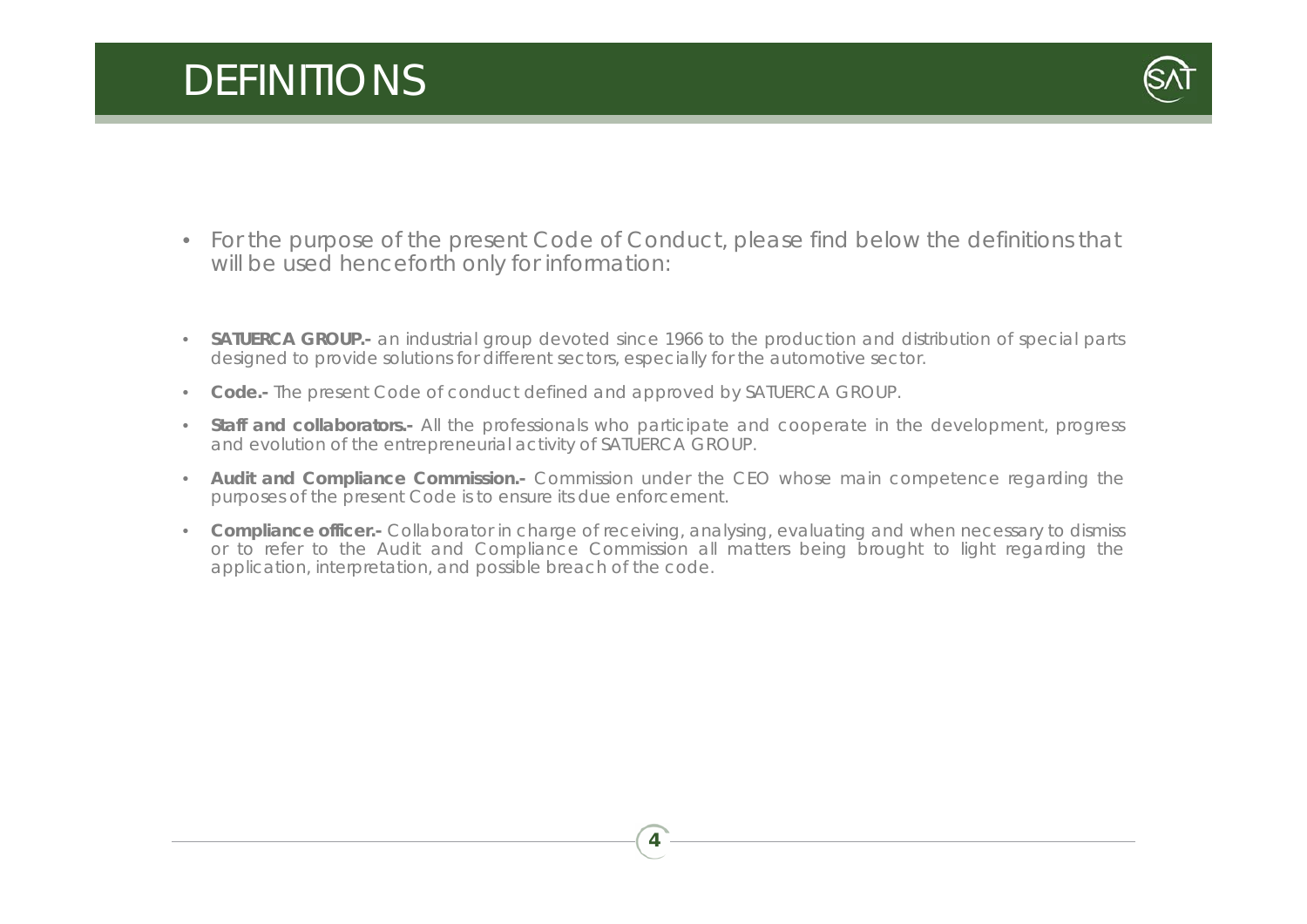

The Code will be applied to all the Collaborators who integrate SATUERCA GROUP. In other words, all the members shall be subject to its compliance from the Management Board down to all the Collaborators part of SATUERCA GROUP, i.e. all its employees, executive, senior and middle managers, and any other representative members of other management bodies who integrate their own group of companies.

Furthermore, the scope of application of the Code will be extended to any other natural and legal person of the Code involved with SATUERCA GROUP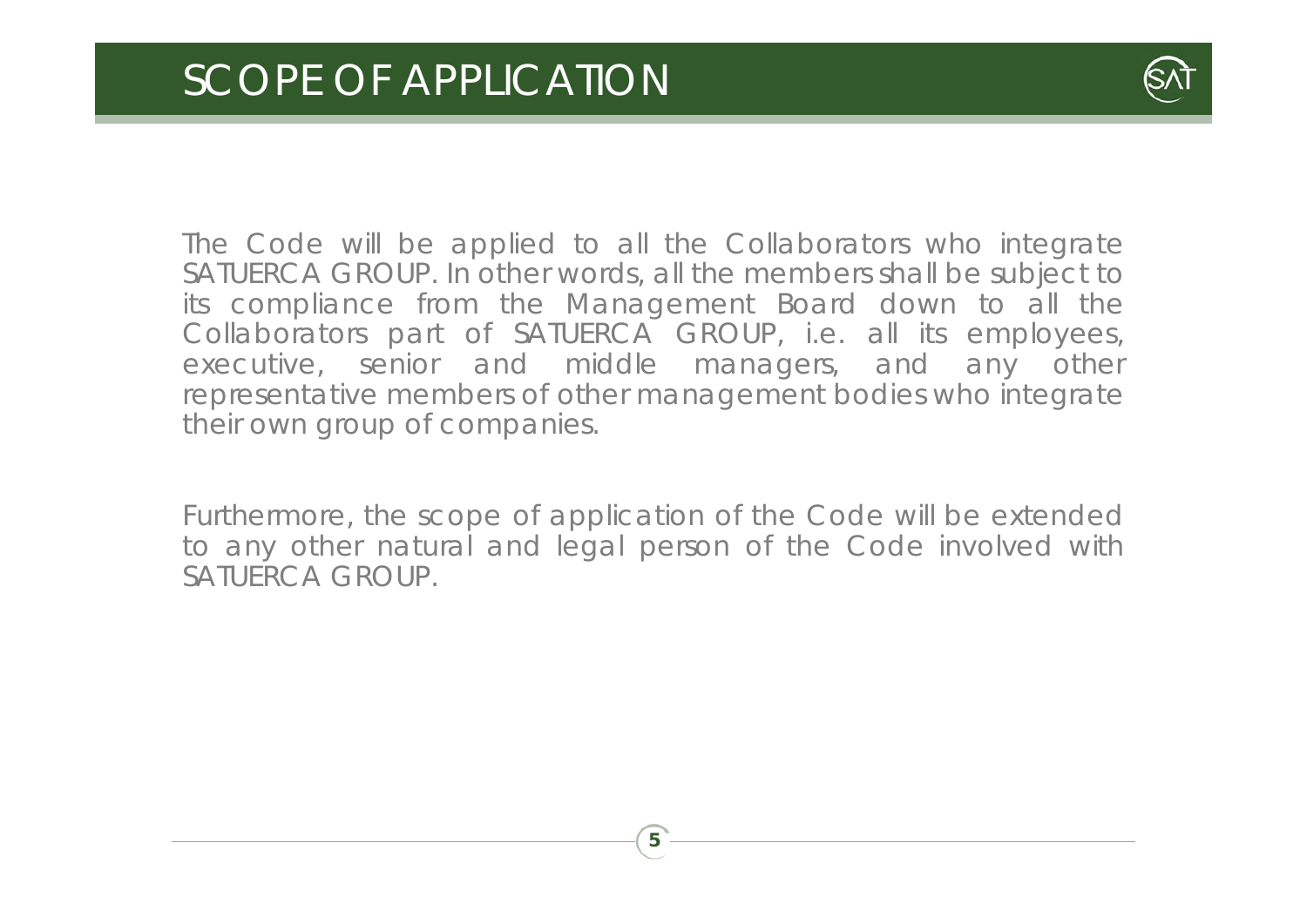### GENERAL PRINCIPLES



SATUERCA GROUP is fully aware of the impact of its activity and, therefore, promotes an environmental friendly production and respects the interest groups concerned. Furthermore, the development of its entrepreneurial activities is carried out with the strictest standards of rigour, ethics, and professionalism.

The professional activity of SATUERCA Group should have as an economic result <sup>a</sup> sufficient increase in value to compensate satisfactorily its Collaborators and shareholders and to carry out investments that will contribute to its sustainable growth in the future.

In this context, the Collaborators of SATUERCA GROUP will always act according to the following fundamental principles:

#### **The principles of the Universal Declaration of Human Rights.**

SATUERCA GROUP is committed to the protection of the internationally recognised Human Rights.

#### **The fundamental principles of the International Labour Organisation.**

GRUPO SATUERCA rejects any kind of physical or psychological harassment, bullying or abuse of authority.

The collaborators of SATUERCA GROUP will treat in <sup>a</sup> respectful manner the members of their labour environment, regardless of their hierarchic level, by contributing to <sup>a</sup> friendly, healthy, and safe work environment.

#### **The principles of the UN Global Compact.**

SATUERCA GROUP respects the United Nations and the European Union's decisions, especially regarding the selection of its geographic facilities.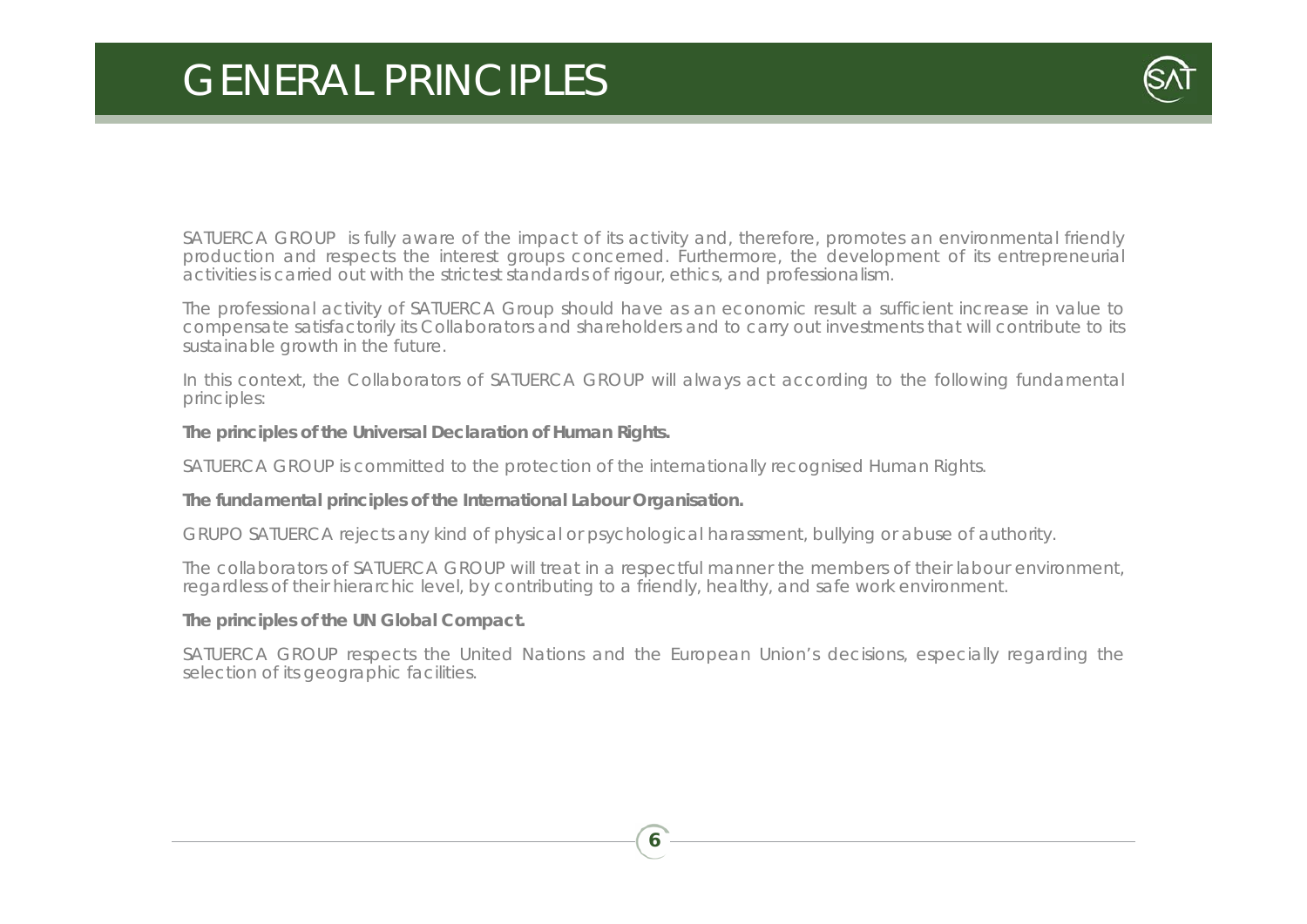

### • RESPECTING OUR CUSTOMERS

GRUPO SATUERCA seeks at all times industrial and comercial excellence to provide its customers with quality products and services to retain their loyalty and strengthen long-term relationships.

Furthermore, SATUERCA GROUP strives to offer a constant improvement of its products and distribution processes to ensure its customers have the appropriate quality, safety, and innovation at all times.

SATUERCA GROUP is committed to the practice of fair competence and to strictly comply with the current legislation.

### • RESPECTING OUR EMPLOYEES

We provide our Collaborators with <sup>a</sup> privileged environment within our scale of values and we acknowledge that without their support and co-operation it would not be possible to reach our strategic goals.

Furthermore, we encourage and expect our Collaborators to express <sup>a</sup> shared sense of corporate integrity at all times by expecting them to avoid, in a responsible manner, all types of situations that could lead to a conflict of interests.

The protection of health and security in the workplace is our main concern. Due to the fact that we are highly aware of the impact and risks, our priority is to perform our activity in <sup>a</sup> safe work environment.

In this context each Collaborator is responsible for the activities carried out under his/her authority. They must be performed according to the extensive internal norms regarding health, safety, and the environment.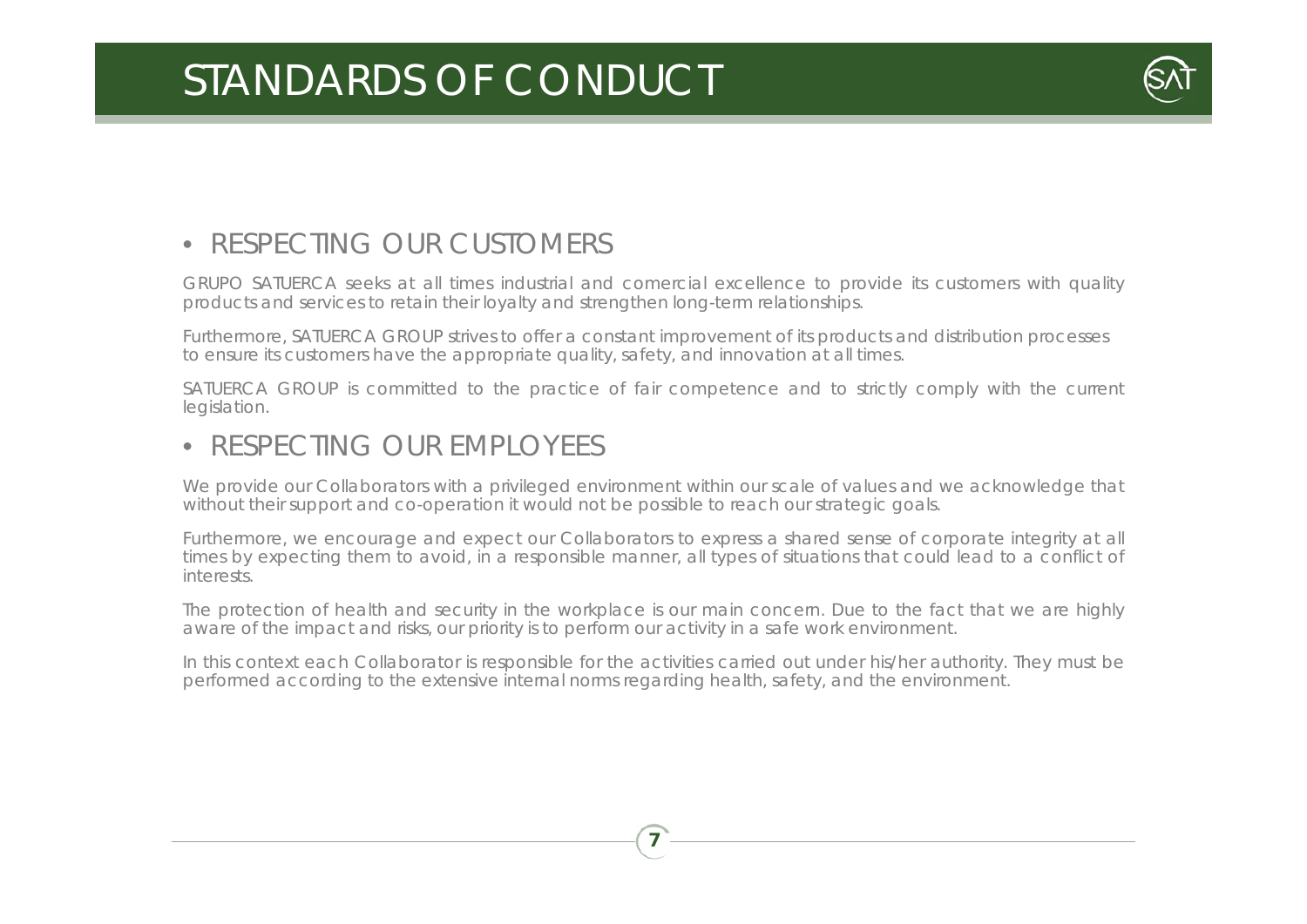

#### **Labour rights**

GRUPO SATUERCA assumes the principle of equal opportunities between persons by ensuring that its Employees and Collaborators carry out their responsibilities in a work environment where no one is discriminated against on the grounds of race, sex, religion, party or trade union membership of any kind.

#### • RESPECTING OUR SUPPLIERS

SATUERCA GROUP's relations with its suppliers and service providers shall be developed according to the following guidelines:

• Always take into account the interests of each supplier in <sup>a</sup> respectful way and seek to achieve mutual benefit and economic efficiency.

• Implement rigorously the suppliers' homologation to ensure impartiality and competitivity based on objective standards such as quality, costs, and lead time.

• Demand at all times the application and observance of the norms established by the present Code.

#### •ENVIRONMENT

GRUPO SATUERCA is concerned about the protection of the environment and the sustainable development and is, therefore, engaged in developing its activity using the necessary resources efficaciously.

Given its industrial activity, SATUERCA GROUP knows the influence it has on the environment and is, therefore, vigilant and encourages clean energy and proper waste management to reduce their impact.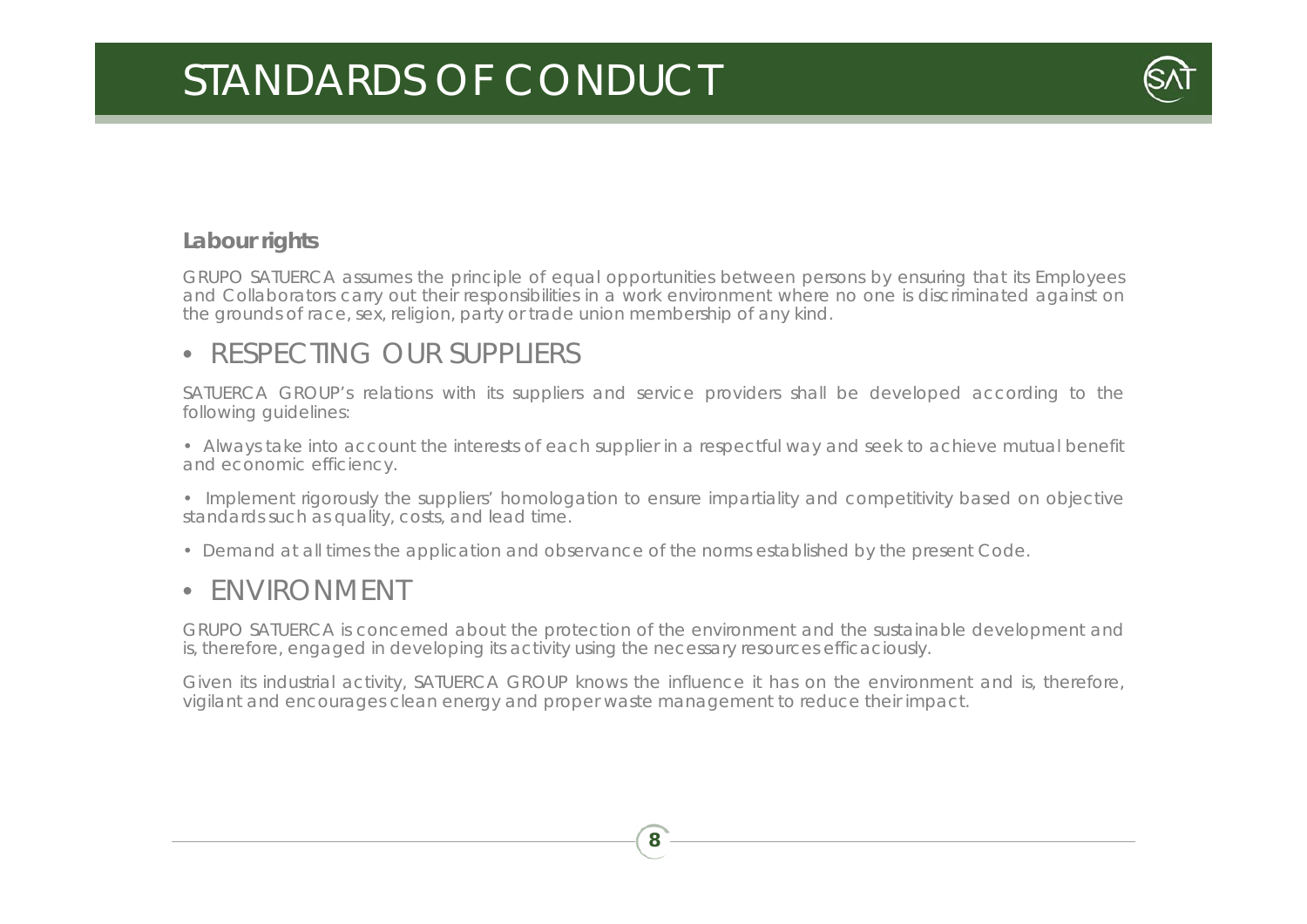

#### • ACCEPTANCE OF GIFTS

The collaborators shall neither give nor receive personal benefits, presents, gifts or an economic compensation from any customer or provider of SATUERCA GROUP, or from any natural or legal person that tries to engage to do business with GRUPO SATUERCA.

The attendance at social acts, symposiums, conventions, or any other training activity duly authorized, as well as invitations to working breakfasts, will not be considered as a personal benefit to the effects of the present Code.

As <sup>a</sup> general rule, only promotional or small courtesy gifts will be accepted within acceptable limits, in line with habits and anti-corruption legislation.

SATUERCA GROUP and its Collaborators will ensure the timely dissemination of this criteria among their customers and suppliers.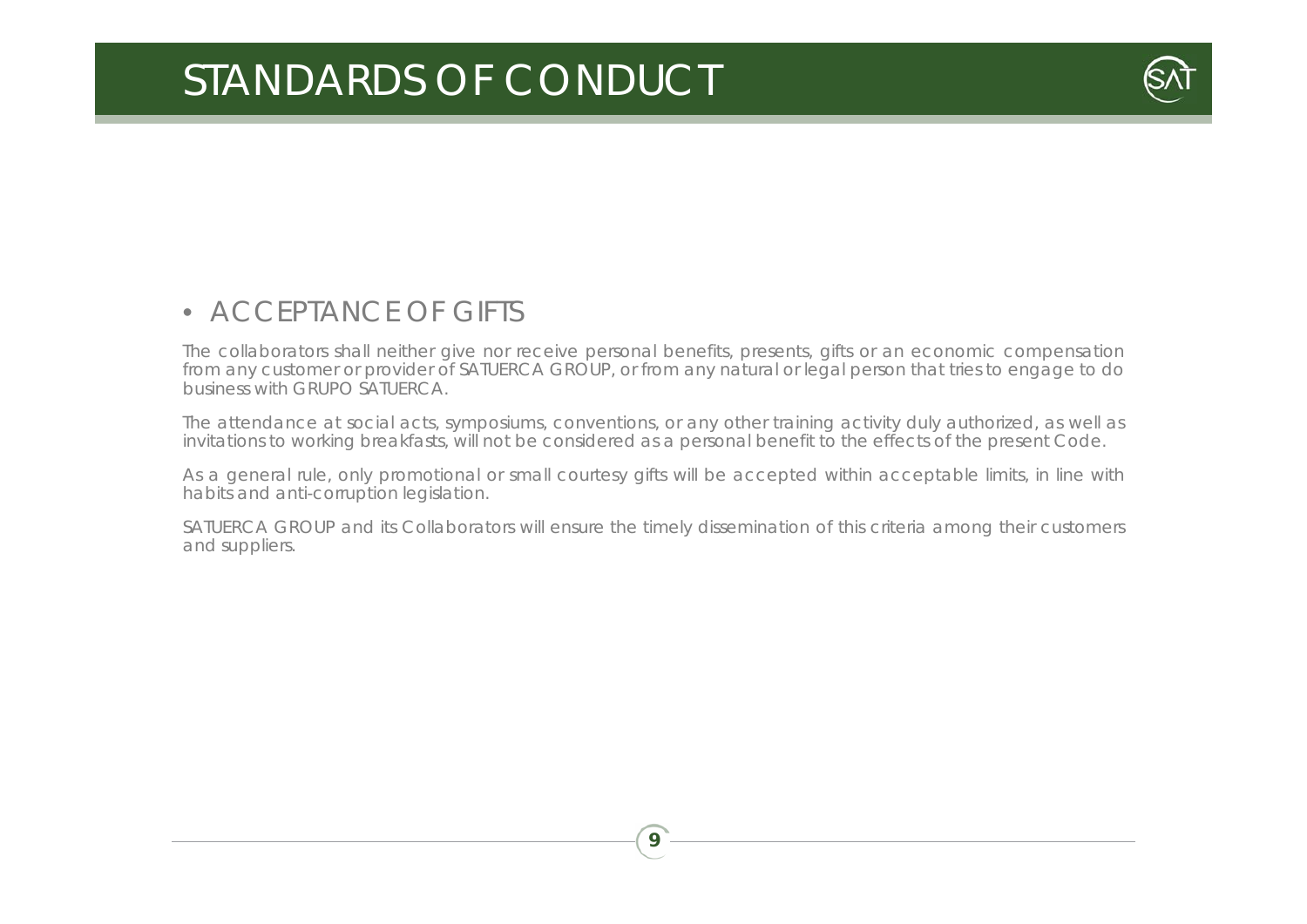

### • PROTECTION OF PROPERTY, ASSETS AND RESOURCES

SATUERCA GROUP puts at the disposal of its collaborators the necessary resources to carry out their professional activity.

The property of SATUERCA GROUP are both the physical assets such as buildings, facilities, equipment, tools or office supplies, and the intangibles assets such as information and software systems, titles, patents, commercial secrets, designs, models, rights, inventions, processes, domains, information protected by <sup>a</sup> registered trademark or author rights.

The collaborators shall use these resources in an honest, responsible, and appropriate way when developing their professional activity. They shall comply with the norms applicable in specific cases. They shall also protect these assets and make sure that neither of them may be stolen, damaged destroyed nor misused in such <sup>a</sup> way that they could cause damage to the interests of SATUERCA GROUP, its customers, suppliers and/or associates.

GRUPO SATUERCA specifically recognises the value of intellectual property in all its forms, including the know-how, patents, designs, registered trademarks, commercial benchmarks and industrial secrets. SATUERCA GROUP actively protects the industrial and intellectual property rights and respects the rights of third parties. The intellectual property generated in the projects, developments, consultations and other work undertaken by SATUERCA GROUP and its Collaborators will always be the property of SATUERCA GROUP, unless otherwise contractually agreed in specific cases.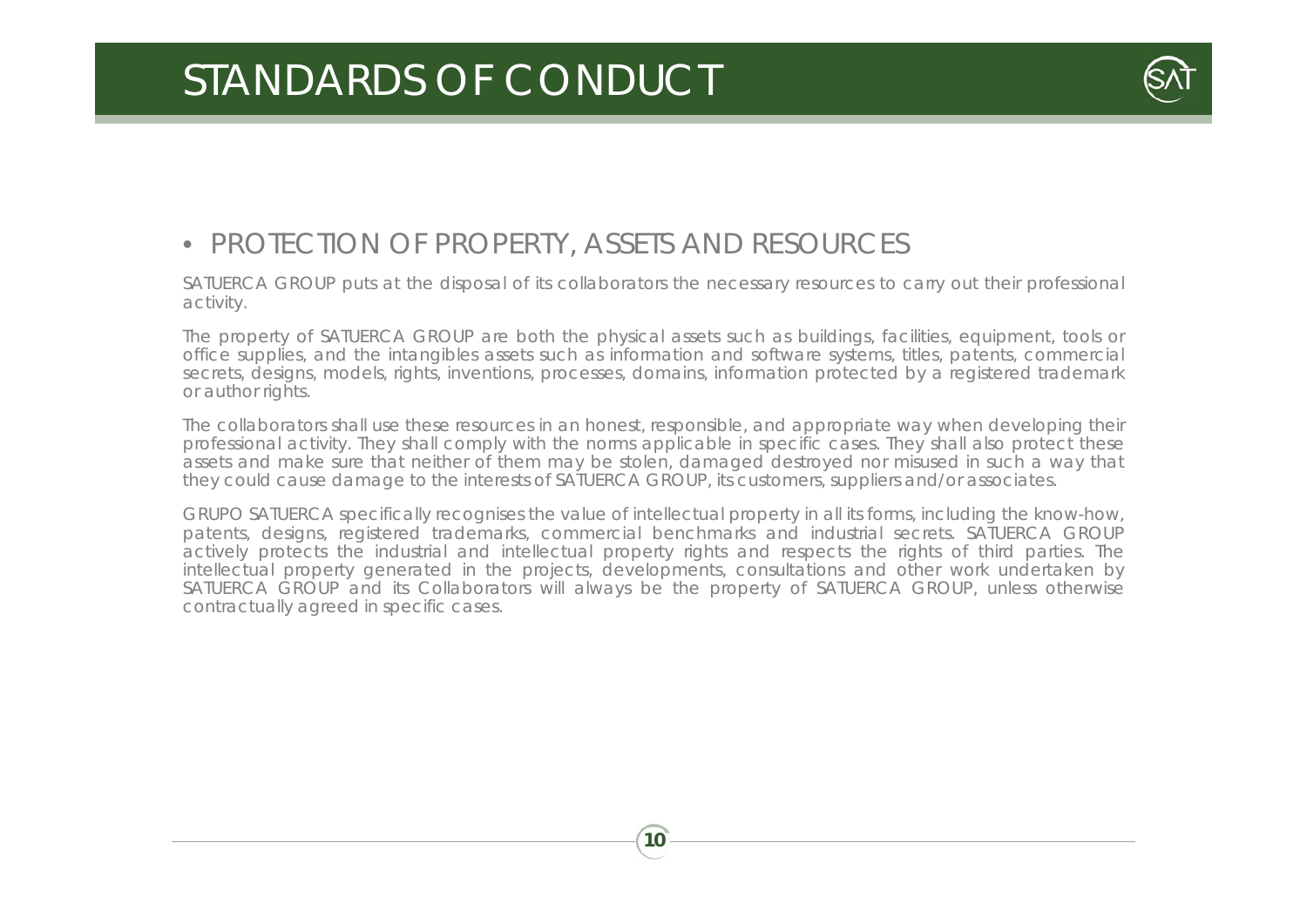

### • PROTECTION OF PERSONAL DATA

SATUERCA GROUP obtains personal information not only from its Collaborators but also from its suppliers, customers, and shareholders as <sup>a</sup> result of the development of its entrepreneurial activity. The personal information belongs to each individual in all cases.

Accordingly in compliance with the current Spanish Organic Law no. 15/1999 of 13th December, on the Protection of Personal Data (henceforth referred to as 'LOPD'), as well as the Royal Decree no. 1720/2007 of 21st December, approving its implementing Regulation, SATUERCA GROUP has designed <sup>a</sup> global data protection policy in order to protect and ensure the appropriate treatment of personal information.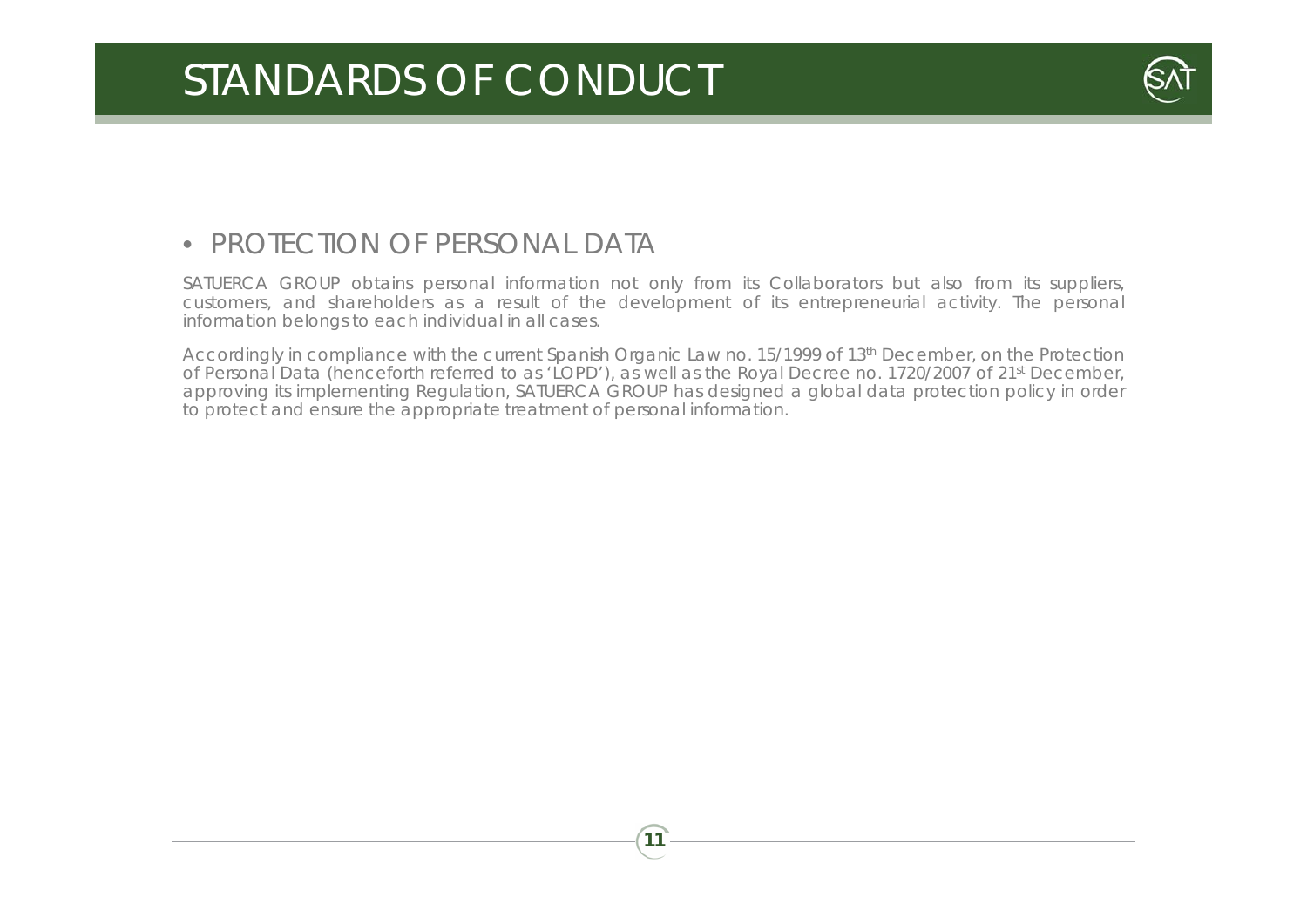

### • ETHICAL CHANNEL

SATUERCA GROUP puts at the disposal its Collaborators an ethical channel so that they can inform the Compliance Officer about the suspect proceedings or possible conflicts of interest that need to be analysed.

Under the LOPD, even though the communications through this channel will not be able to be anonymous, GRUPO SATUERCA will ensure the confidential treatment of both the reported information and the informer.

All the suspect or apparently irregular proceedings which could constitute <sup>a</sup> breach of this Code shall be communicated clearly and sufficiently with the corresponding identification of the sender through any of the following means of communication:

- Email address: buzonetico@estamcal.com
- Postal address (Attn. Compliance officer): Barrio Muntxaraz, 39, 48220 Abadiño (Bizkaia)

The Compliance officer reserves the right to analyse, assess and, if applicable, to dismiss those communications that do not strictly comply with what is regulated in this Code.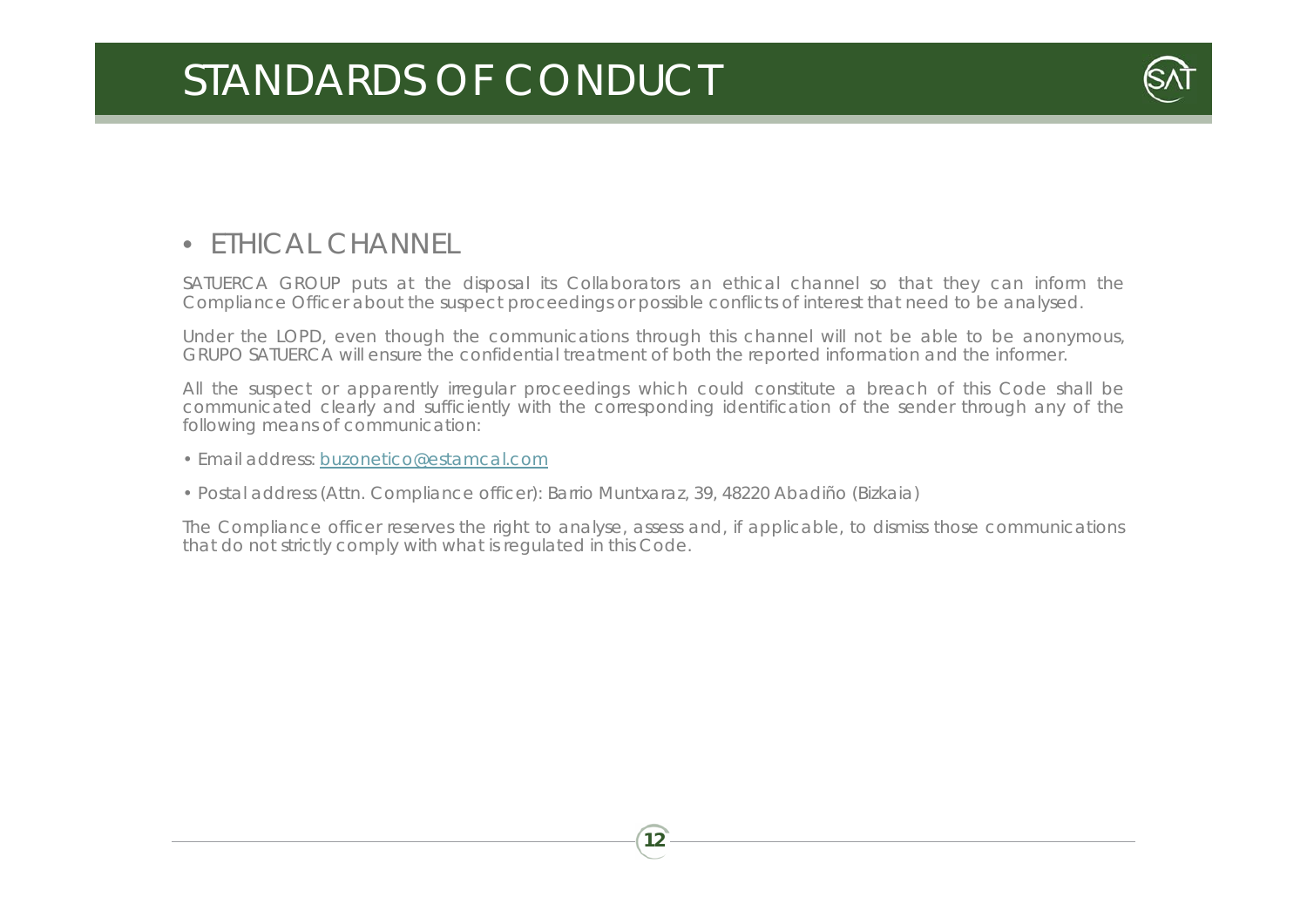## OTHER PROVISIONS OF INTEREST



### • Dissemination and training

Once the Code has been approved by the Management Board, <sup>a</sup> global dissemination task will take place to ensure the full adherence to the Code by all collaborators, internal and external, who integrate SATUERCA GROUP.

#### • Acceptance

The Collaborators expressly accept the general principles of behaviour, as well as the standards of conduct and ethical behaviour established by this present Code.

The professionals who will in the future become part of the set of Collaborators of SATUERCA GROUP will also expressly accept the general principles of behaviour as well as the standards of conduct and ethical behaviour established by the Code.

#### • Update

The Code will be reviewed and updated according to the changes that may occur. The Compliance Officer may also make improvement proposals. Any revision or update which may imply <sup>a</sup> modification of the Code will require the approval of the Management Board.

#### • Approval

The Code was approved at the Management Board meeting held on 27<sup>th</sup> June 2017 and was last modified at the Management Board meeting held on 23rd January 2018.